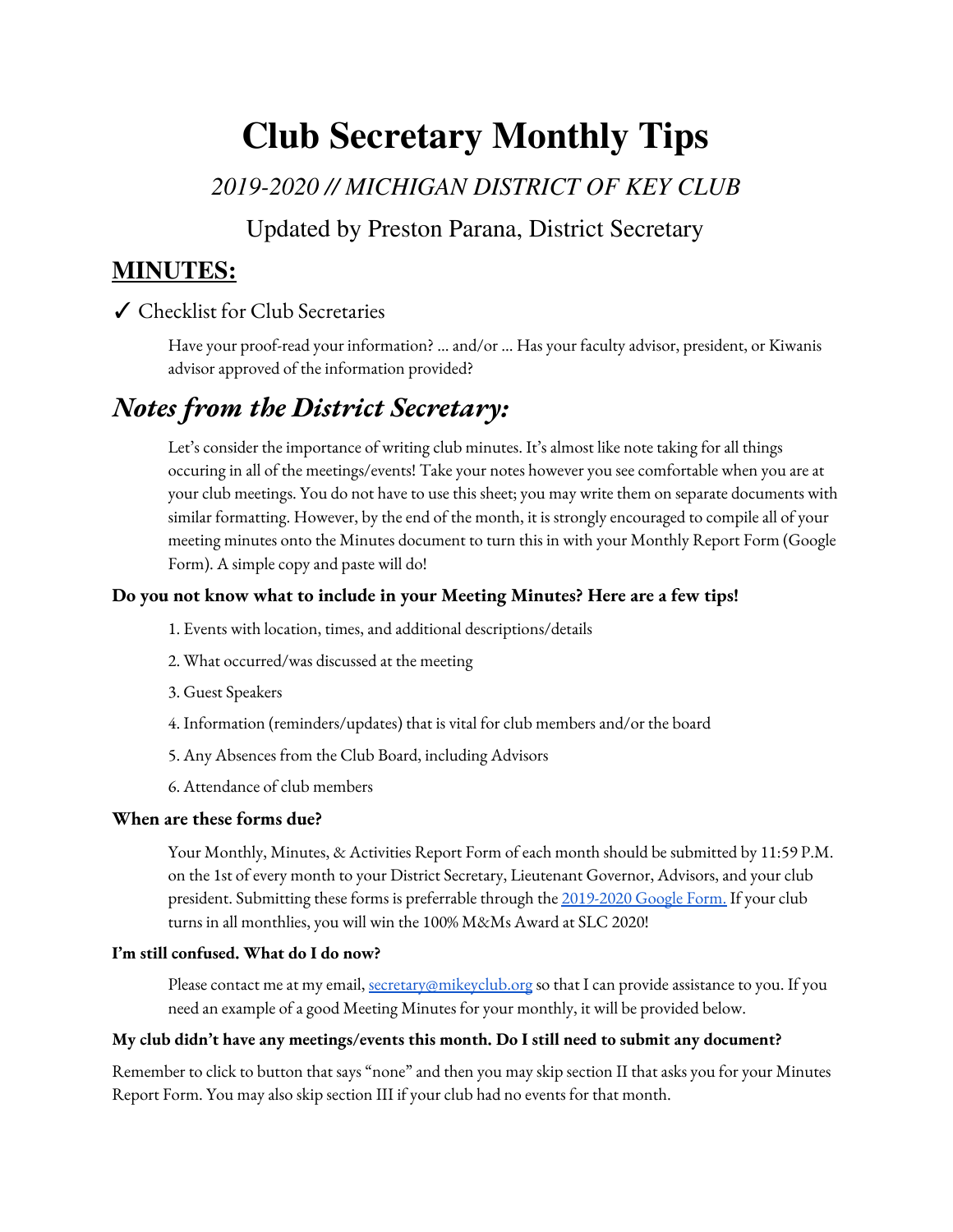## **ACTIVITIES REPORT FORM:**

### ✓ Checklist for Club Secretaries

Have you inserted all necessary information in each question? Have you included acronyms with each title/description of the event? Have you proof-read your information?

## *What happened to the physical copy?*

For the 2019-2020 service year, the Activities Report Form is embedded in the online version for the Secretary MRF, being the Google Form. Click [here](https://docs.google.com/forms/d/1hIxCoHIMCjrruKRh1bBme3XT3-93E0v3a4FpuN6l7O8/edit) to access the Google Form.

## *What are the benefits of the online ARF?*

The Activities Report Form section provides you with instructions, help (samples), and specific questions pertaining to each event. This is to make the process less tedious for you guys, being the club secretaries.

### *REMINDERS/CHANGES*

- Please note that it is **no longer necessary** to include your Activities Report Form in the same document as the M&Ms physical form, if you completed the Google Form in full.
- **•** If you choose to submit <u>both the Activities Report Form and the Minutes together</u> on the outdated form (please title it as such so I can see it contains both), you may skip section III of the Google Doc. There are 5 event spaces on the Google Form for submission. If you club has done less activities that month, you may leave the remaining event spaces blank after completion and continue to section IV.
- **•** If you have any questions, feel free to contact me at [secretary@mikeyclub.org](mailto:secretary@mikeyclub.org).

## **MONTHLY SUBMISSION REMINDER:**

**You do NOT need to fill in an MRF for each month of SUMMER.** MRFs for all of June, July, and August can be submitted together on September 1st.

I hope all of this information helped! Best of luck, and remember to contact me if you have any questions!

Regards,

*Preston Parana*

**District Secretary** 

### **Michigan District of Key Club**